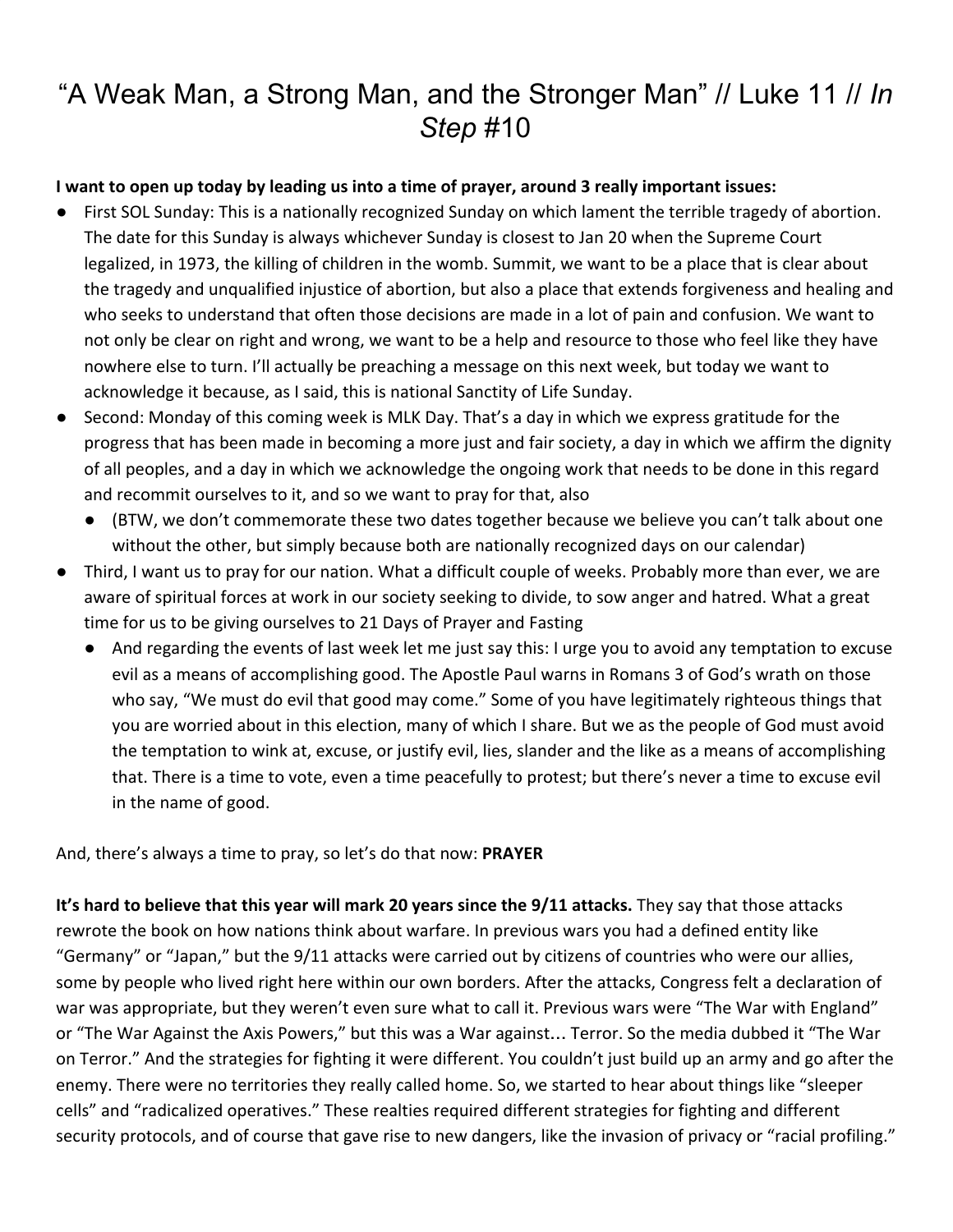Many of the hit drama shows of the time--shows like 24 and Alias--played on the premise that this new war was very dangerous, and we'd better learn the new rules of engagement or we'd never survive.

I share that because I think you'll find parallels in how Jesus instructs us to approach the Christian life in **Luke 11**. He says that if we don't recognize the real nature of the enemy, we'll be ill-equipped to survive the battle. You see, just as in the War on Terror, our Enemy in this battle is not one entity we can isolate and identify. He doesn't have a headquarters somewhere like Hollywood, or big business; he's not at work only in one particular culture, nor is he isolated to one political party. You'll certainly find him at work in each of those things, but he's also at work in our churches and in our families--and even in our own hearts. And that requires different strategies of engagement.

BTW, in illuminating these things for us, Jesus also answers a question that a lot of us ask, particularly around the New Year--and that is WHY WE STRUGGLE SO MUCH TO BRING REAL CHANGE INTO OUR LIVES. Most of us have things we'd love to change, but many of us are discouraged at our persistent inability to do so. Some of you didn't even make a resolution this year because you don't need anything else to feel guilty about failing at! Amen?

Jesus is going to explain that that's because spiritual forces are at work in us. And, apart from his power, any attempt to change is doomed to fail--even if for a little while it looks like we succeed.

Let's take a look: **Luke 11:14:** Now (Jesus) he was driving out a demon that was mute. (or that was making the man mute). Let's just stop right here because some of you may say, "Really? Jesus actually believed that some physical and psychological problems were caused by demons?" Short answer, yes. And that's consistent throughout the Bible. There's a lot more going on behind the scenes in these things than we realize.

And maybe that strikes you as naive. We now know, you say, that diseases have viral causes; emotional and spiritual problems can be explained by psychological and physiological causes. Or the result of past trauma. And, btw, I don't think Jesus would disagree with you. That's not inconsistent with what the Scriptures teach about this, and it's why God gave us the scientific method. But Jesus would say that if you think ALL of life's issues can be explained by merely physical factors, maybe you are the naive one. **Do you really think that at the root of the Holocaust was just a man with chemical imbalances?** Do we really think that the strife and division we experience in our own society now simply owes to differing political ideologies? When we see the rage that animates the discussions we are in, how can we not see evidence of evil spiritual forces at work, whose intent is to divide and destroy? Today, when we look at our society's disregard for the lives of innocent babies in the womb and the dogged determination to celebrate our right to discard them, how do we not see the evidence of spiritual forces at work? When we think about the tragic history of our blindness on racial injustice, how do we not recognize the hand of the enemy?

**Yes, evil in our world has physical explanations**, but if you think that physical factors explain all human evil and suffering, perhaps you are the naive one. And that's why **the vast majority of people throughout history**--even today--have recognized the reality of supernatural spiritual forces at work. That's not because everyone else around the world is so naive and we alone are so sophisticated.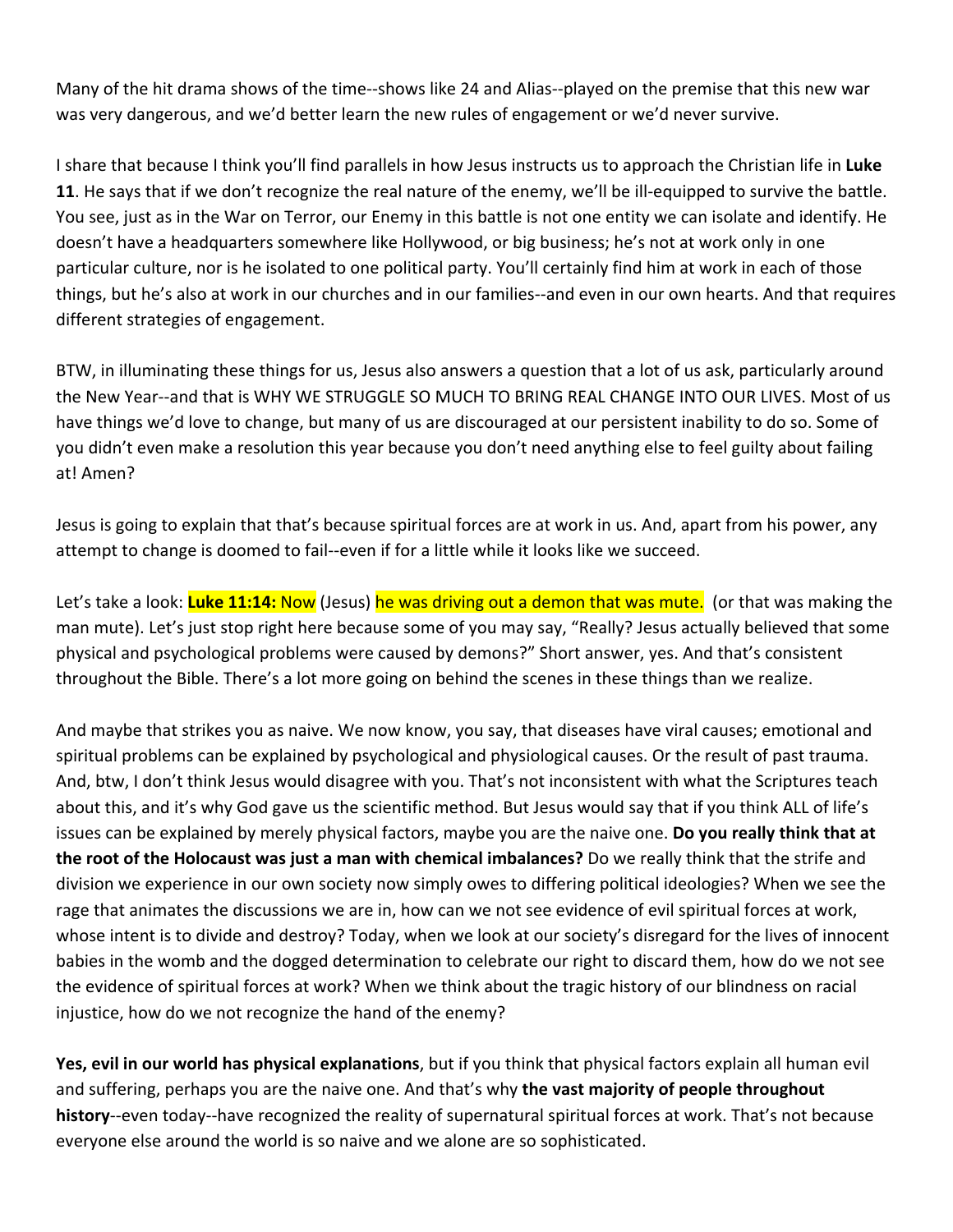Now, to be clear: this is not to say that every problem is directly connected to demonic activity--not at all--just that according to Jesus--these things are sometimes at work)

**Back to vs. 14:** When the demon came out, the man who had been mute spoke, and the crowds were amazed. 15 But some of them said, "He drives out demons by Beelzebul, the ruler of the demons."

Now, quick note here: Beelzebul means "the ruler of demons" or "lord of dung." (Scholars say it was a bit slang--calling someone the "lord of dung"--but using the curse word for "dung."). Calling Jesus "the lord of demons" was a way the religious leaders could explain away his power. He obviously had supernatural powers, but they didn't want to acknowledge that he was from God. So the only alternative was to say he got his supernatural power from Satan.

17 Knowing their thoughts (BTW, have you noticed how many times this phrase occurs in Luke? It's another hint by Luke that Jesus is God--he always knew what everybody was thinking. So), he told them, "Every kingdom divided against itself is headed for destruction, and a house divided against itself falls. 18 If Satan also is divided against himself, how will his kingdom stand? Now, this is as logically simple as it gets, right? How does it make sense that Satan would empower Jesus to destroy his other works? If Satan is the one behind certain diseases and afflictions--if he loves to spread dung into people's lives in the form of disease and death and strife--why would he empower Jesus to clean up those things? Satan's works go the opposite way of Jesus'.

Vs. 19 And if I drive out demons by Beelzebul, by whom do your sons drive them out? For this reason they will be your judges. Here's his second piece of reasoning: If I cast out demons by Satan's power, then by whose power do your sons cast them out? By what standard do you say my power is from Satan and theirs is from God? If mine are from Satan, maybe yours are, too? He's showing them the inconsistency of their accusation. This is not an honest intellectual objection--they are just making up objections because they don't like Jesus.

**BTW, I've found this same insight really helpful** when talking to people about the gospel today. A lot of people come up with objections, but they are not real objections because they'd never apply those same standards to themselves. Many Muslims, for example, apply a historical cynicism to Christian history they would never apply to their own. They believe all these conspiracy theories about the Bible but would never look at their own history through that same lens. Or, on your college campus, you'll hear professors apply a cynicism to the historical evidence for the Resurrection that they wouldn't apply to any other event in history. They assume for this one event that there was some elaborate, almost inexplicable historical ruse. **Or they'll raise objections from Christian history like, "What about the crusades?"** and imply that those things invalidated Christianity itself. And when you respond with, "Yes, the Crusades were a tragic chapter where Christians departed from Jesus' teaching… but I'll see your crusades and raise you Mao Tse Tung's China and Stalin's Russia which--in the name of atheism--committed genocides exponentially larger than anything that happened in the crusades." But when you say that, they respond, "Well, that's got nothing to do with the intellectual integrity of atheism." And Jesus would say, as he says to these people, *"Why do you apply a cynicism to me you'd never apply to yourself?"*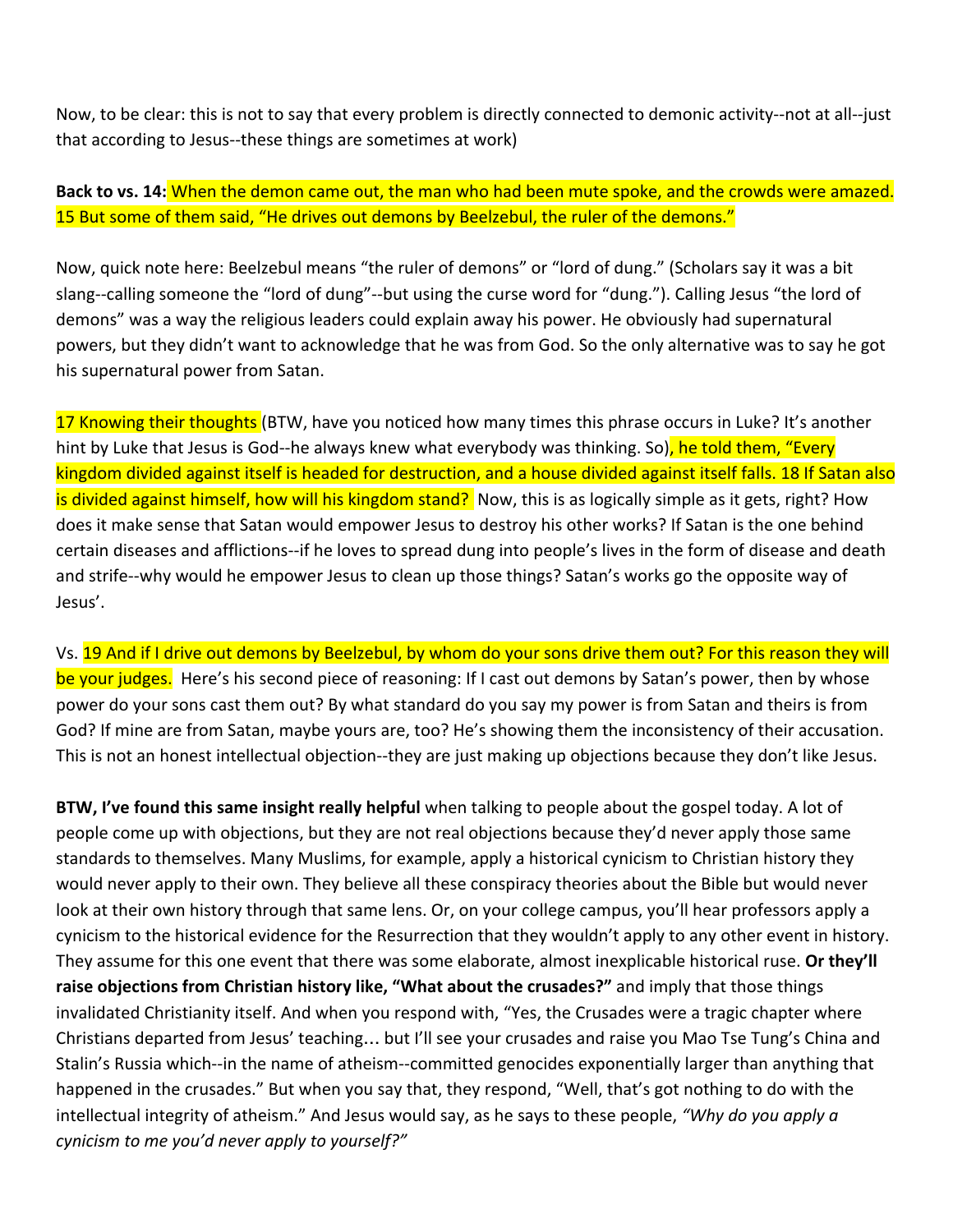Perhaps your cynicism has less to do with intellectual honesty and more to do with a dislike of Jesus and his claim of authority over your life.

Jesus continues, 20 If I drive out demons by the finger of God, then the kingdom of God has come upon you.

**This "finger of God**" image here is a reference all those religious leaders would have recognized. The "finger of God" was a phrase the Egyptian sorcerers used to describe the power Moses displayed in the Exodus. In the Exodus, God did a series of miracles to convince Pharaoh to let the Jews leave Egypt. Remember this? Well, for the first couple of plagues, the Egyptian magicians used some trickery to replicate some of them. Moses threw his staff on the ground and it became a snake, and the Egyptian magicians had this little trick rod where they could make it look like they had that power, also. It doesn't tell us if it was merely an optical illusion or there was some kind of sorcery involved. Either way, in Exodus 8, Moses raised the stakes. He threw his staff into the dust, and as the dust poofed up it turned into what? Gnats. And from there, gnats multiplied and covered the land. Well, the Egyptian magicians couldn't duplicate that. Creating an optical illusion where it looks like a staff turns into a snake is one thing, but this--creating gnats out of dust--they can't touch that. And so they told Pharaoh privately (Ex 8:19)-- "*This is the finger of God. We can't do this*." Even the pagan magicians knew the finger of God when they saw it! Jesus is saying, "Your Jewish exorcists can do some impressive things, but they can't do anything like what you're seeing here." And it's safe to conclude that if the finger of God is present, so is the Messenger of God. The power of the Kingdom indicates the presence of the King. $1$ 

Jesus continues: 21 When a strong man, fully armed, guards his estate, his possessions are secure. 22 But when one stronger than he attacks and overpowers him, he takes from him all his weapons he trusted in, and divides up his plunder. Now, **in this analogy, who is the strong man**? Satan. And who is the stronger man? Jesus. Jesus is the stronger man that overpowers Satan and plunders his possessions. **And in this parable--and this is important--who are you?** You're the property. First owned by the Strong Man, and then liberated by the Stronger Man.

**The implication is, and this is important:** You are either going to belong to one or the other. You can't be free of the strong man until you're under the control of the Stronger Man. See what he says in vs. 23? Anyone who is not with me is against me, and anyone who does not gather with me scatters. Neutral toward Jesus is not an option; And so, if you are not actively pursuing and serving Jesus, you are against him, because you are still under the control of the strong man.

**We'll come back to that,** but first let's finish the parable, because Jesus makes the point even clearer: 24 "When an unclean spirit comes out of a person, it roams through waterless places looking for rest, and not finding rest, it then says, 'I'll go back to my house that I came from.' 25 Returning, it finds the house swept and put in order. Jewish Law demanded rigorous cleaning techniques after you'd gotten rid of any kind of disease or defilement. It even applied to your property. For example, if you had a mold problem in your house, you

<sup>1</sup> John MacArthur, "The Vilification of Jesus, Part 1" sermon preached via John MacArthur Ministries on April 18, 2004.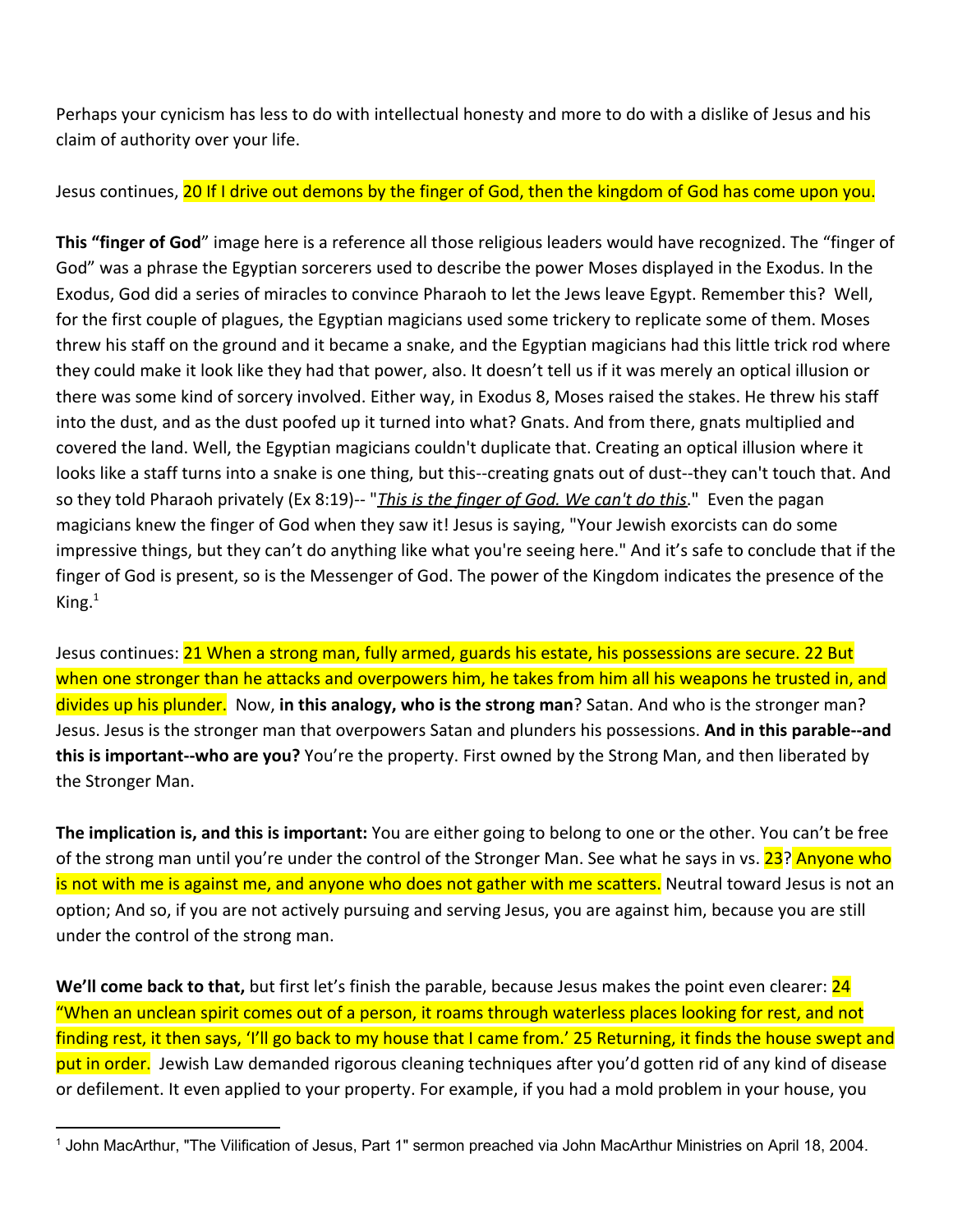couldn't just clean it with soap or a bottle of Clorox. Leviticus said you had to remove that whole section of the wall. And if the mold came back, you had to burn the whole house down!<sup>2</sup> Jesus uses this as a picture of the person who tries to use the law to clean their life up. They get rid of their bad habits, get their addictions under control, get rid of bad relationships, and turn over a new leaf. They are serious about change.

But vs. 26 Then (that unclean spirit) goes and brings seven other spirits more evil than itself, and they enter and settle down there. As a result, that person's last condition is worse than the first." The demons don't mind the clean-up--in fact, they like it, and it certainly doesn't stop them from coming back. In much bigger numbers. The use of the number 7 is meant to imply completion. That's what it means in Hebrew. It's like saying "the last state of that man is infinitely worse."

Listen: **Religion and self-improvement apart from Jesus opens the door to more deceptive and more dangerous demons.** Religious change, or self-improvement, is often accompanied by pride and judgmentalism and self-sufficiency and those things are infinitely worse than alcoholism or a bad temper. **Tim Keller uses this illustration:** A little boy falls down and scrapes his knee, and let's say he really is being overly emotional about it. His dad comes over. "Son, get up. Be a man. You don't want to be a little pansy, do you? Stop crying." OK, here's my question: Can that motivation help this little boy stop crying? It can. His dad's word can help him sweep his house; tame his emotions; get some control. But what has happened now? The little boy didn't just take himself back from being overly emotional. No, now he's given himself to a new master, the fear of looking weak. And say that becomes a driving force in his life: *Never look weak.* Because weakness makes you deficient as a person, so cover it at all costs. **Now imagine this guy's marriage.** You can't have a healthy marriage if you're always scared of looking weak, refusing to be vulnerable, or shutting off your emotions. So yes, through the dad's motivation the little boy was freed from being overly emotional, but he did so by giving himself to a new master, a worse one. The medication had worse side effects than the disease.

**You conquered** alcoholism but developed a judgemental arrogant spirit. That's 7x worse. You overcame your insecurity by becoming a driven, domineering, and self-sufficient person. That's 7 more demons. You avoid conflict by retracting inward and just not having friends anymore. That's 7 more demons. You avoid pain by never committing to anyone. 7 more demons.<sup>3</sup>

Jesus is the only Master who can free you from your demons and make you whole again. It's ironic, but freedom in the Christian life only comes from giving yourself fully to Jesus!

So then, let's ask. What does this passage teach us about how to change--both ourselves and others?

Jesus teaches us in this passage that there are two conditions for real spiritual power. Number one is in vs. 23. Write down:

<sup>2</sup> Leviticus 14:33–47

<sup>3</sup> Timothy Keller, "The Power to Change" sermon preached via "Gospel in Life Ministries" on February 7, 1993.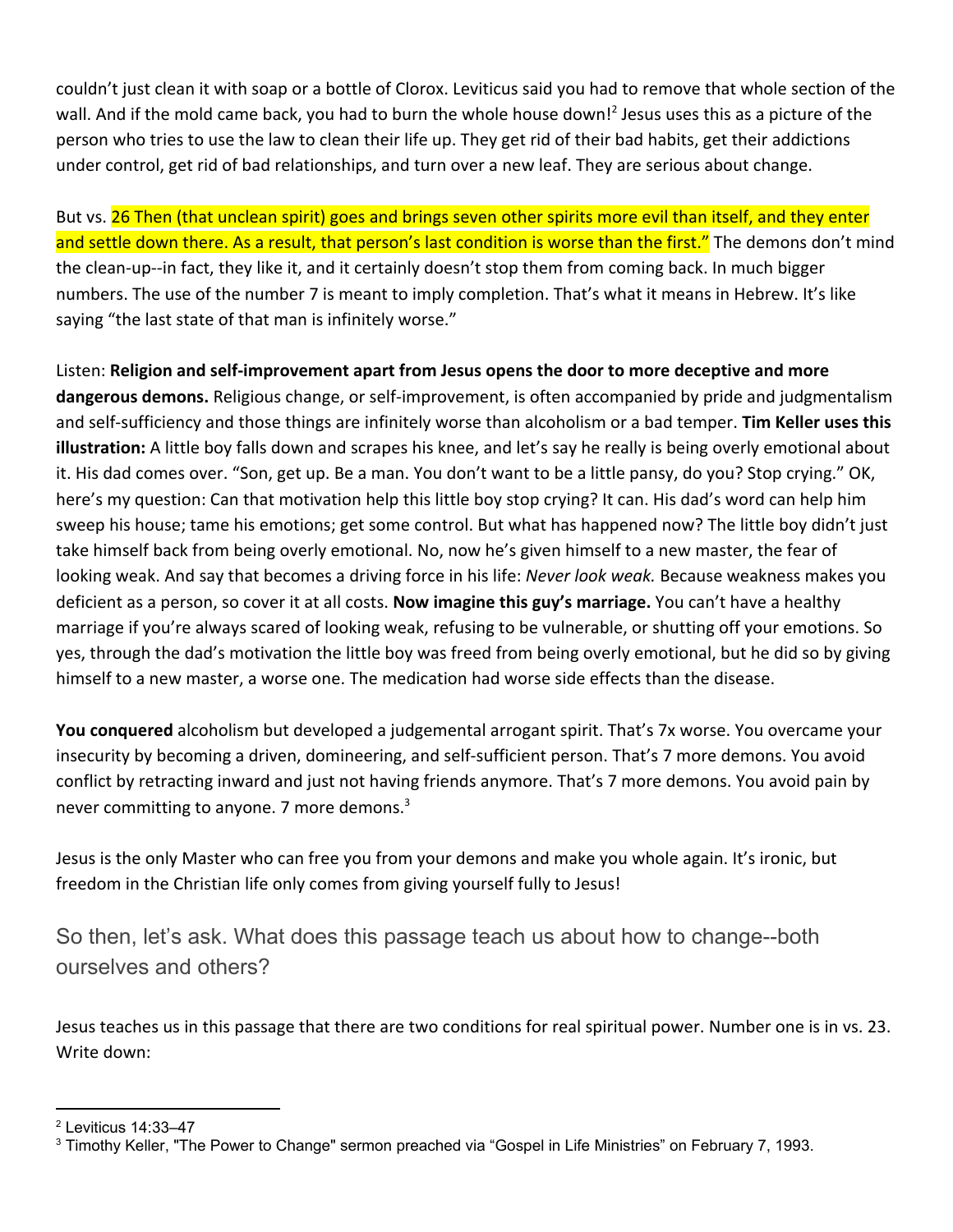## 1. Total Surrender

Again, 23 Anyone who is not with me is against me, and anyone who does not gather with me scatters.

- Until you are under the full possession of the Stronger Man's authority, you are powerless to fend off the domination of the Strong Man, Satan.
- Clean-up, or self-reform, or pledges to do better won't do it. You're either all-in with Team Jesus or you're still on Team Satan. (And to be on Team Jesus means that you have surrendered 100% of who you are--all your hopes, dreams, ambitions, ideas--to him.)
- Now, you say, "Hold on, hold on. No way. I may not be a fully committed Christian, but I don't belong to Satan." Yes you do.
- **Devil owns the fence** illus.
- Listen, you are either fully surrendered to Jesus, or you are still a possession of Satan. He doesn't care if you recognize that--you still belong to him. You say, " I wouldn't be like those religious rulers who call Jesus "the ruler of dung" and crucified him.<sup>4</sup> Yes you would. There's only two teams. Like we often say: In every heart there is a throne and a cross …
- Christianity is not about self-improvement, it's about surrender. So, the only question is, "Are you fully surrendered?"
	- **It reminds me of C.S. Lewis' analogy**. We come to Jesus like people whose house is in disrepair--it's dirty, smelly, the carpet is worn out--and we hear he can fix it so we ask him to help us clean it up. And he does, but then he starts knocking down walls. And you say, "Wait a minute, Jesus, I just wanted a clean up--I wanted help tidying up my room, my marriage, my habits, my career, my kids, etc." And Jesus said, "I can help you with all those things. But to get that help, the house has to belong entirely to me. I don't come just as your divine servant to help you become a more and better you, I come as the owner. I'm not here to take requests, I'm here to take over."
	- And so it means if you come to Jesus the only way to come is in total surrender--to say, "All I am, all I have; all I ever hope to be I now and forever offer to you."
- We don't come to God, Lewis said, as bad people who need to be made into better people. We come to him as rebels to lay down our arms.
- We're not here to turn over a new leaf; we come in surrender to receive a new life.

Total surrender.

Before we go to our last point: COMMUNION. Does this represent total surrender to the Stronger Man?

#### 2. Prayer

This second way to access this divine power is through prayer. Earnest, unrelenting prayer. We didn't read it, but in the passage right before this one--the first 13 verses of this chapter, Jesus had been teaching about the power of prayer. And he told a story about a man who had unexpected visitors in the middle of the night and

<sup>4</sup> John MacArthur, "The Vilification of Jesus, Part 1" sermon preached via John MacArthur Ministries on April 18, 2004.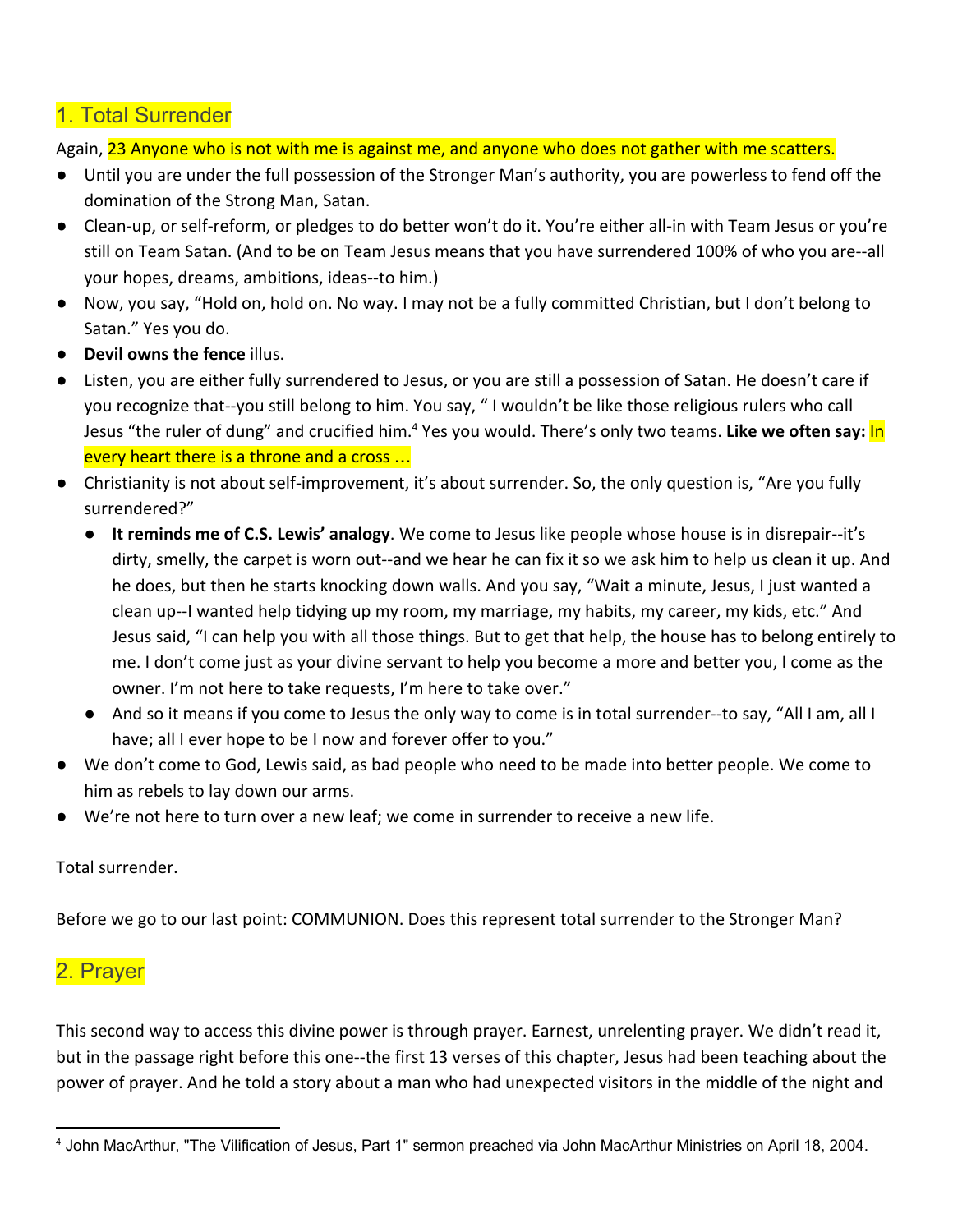needed bread to feed his guests so goes over to his neighbor in the middle of the night and knocks and knocks and knocks until his friend gets up and gives him the loaves he is asking for. "This," Jesus says, "is how you should pray." He concluded this teaching by saying, "If you... know how to give good gifts to your children, how much more will the heavenly Father give the Holy Spirit (the Stronger Man) to those who ask him?" (Luke 11:13)

Then Jesus tells the stories about the demons. If you want the power of the Holy Spirit--**the Spirit of Jesus, the Stronger Man--in and through your life, you get it not only through surrender but also through desperate, urgent, unrelenting prayer**.

Jesus reinforced this in another place, btw. Mark 9, a man had brought his son, who was afflicted by a demon that caused convulsions, to Jesus' disciples, but the disciples couldn't cast the demon out. So they brought the father and his son to Jesus, and Jesus cast the demon out. **After the incident was over,** the disciples said, "Hey Jesus, why couldn't we drive him out? Why wouldn't the ball go in when we shot it?"

"And he told them, 'This kind can come out by nothing but prayer.'" (Mark 9:29) (btw, some MSS add *'and fasting*')

God unleashes the power of the Stronger Man through us into the lives of others through **desperate, urgent, unrelenting prayer**.

Listen: **What your friends, and your kids, need, is not your "sweeping and cleaning" efforts in their lives.** What they need is the presence of the Stronger Man. Your cleaning efforts cannot expunge the demonic activity from them. It takes the power and presence of the Stronger Man, and that comes only through prayer.

So, why then, do we spend so much time thinking about how to talk to men about God and so little talking to God about those men?

This is the reason we have begun this year with **21 Days of Fasting and Prayer.** We want to see the finger of God in our community. Amen? We want to see it in our church. Our families. Amen? Do you want to see that? These only come out by fervent, unrelenting prayer.

The good news is that the strong man, more powerful though he may be than us, is no match for the power of the Stronger Man. Vs. 22 But when one stronger than he attacks and overpowers him, he takes from him all his weapons he trusted in, and divides up his plunder.

It's a rout! Jesus plunders him. Humiliates him! I both love how the book of Revelation depicts the last battle, and I'm a little disappointed at the same time. Because it's kind of anti-climactic. You have all these battle forces arrayed against Jesus and his people and you think you're in for an epic Lord-of-the-Rings-style battle. But Jesus walks onto the scene and just speaks and all his enemies basically evaporate. I wanted a little more action. But the point is: their power is no match for his. He's the Stronger Man. He's the finger of God.